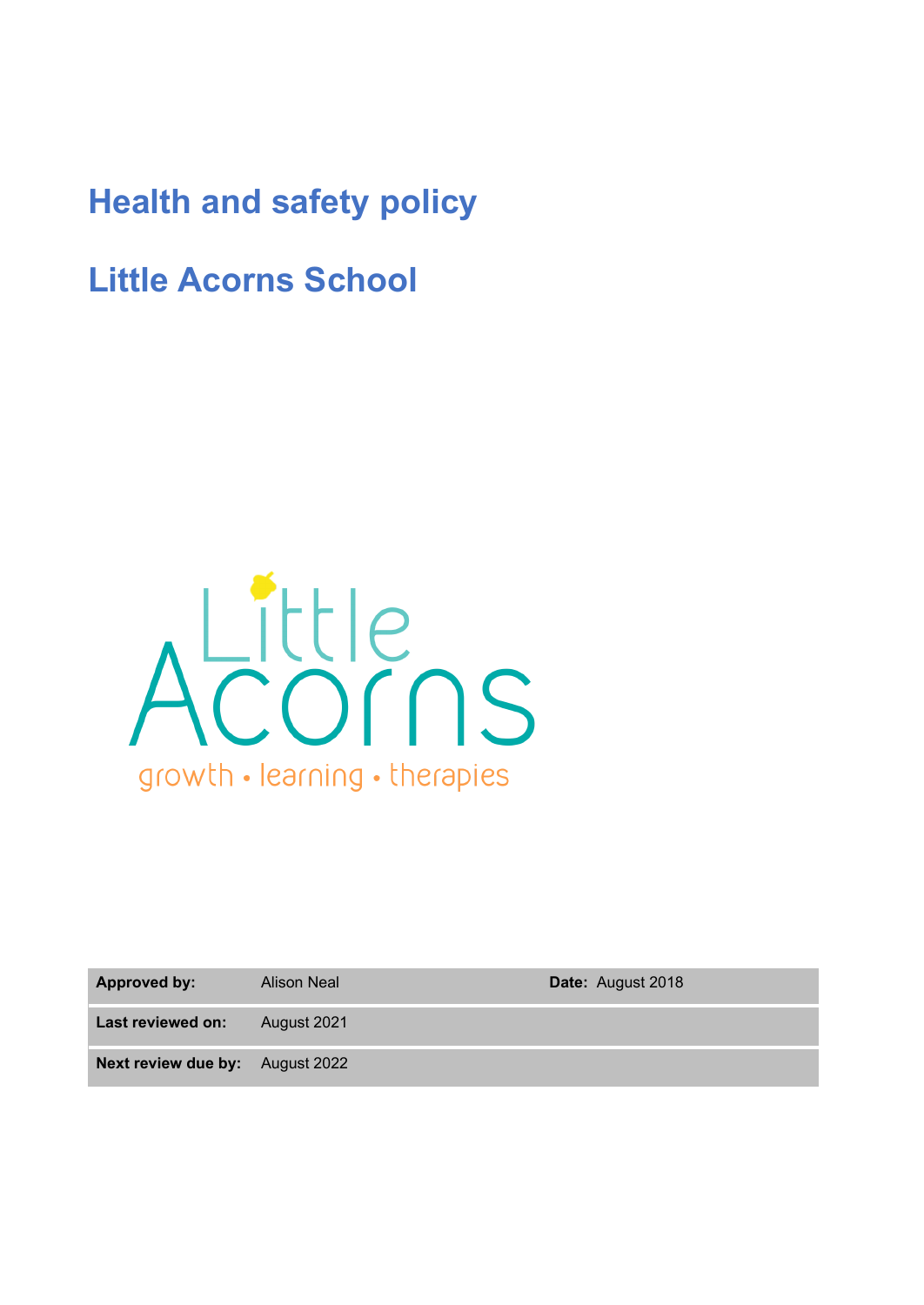# **Contents**

- 1. Aims [3](#page-1-0)
- 2. Legislation [3](#page-2-0)
- 3. Roles and responsibilities [4](#page-2-1)
- 4. Site security [5](#page-3-0)
- 5. Fire [6](#page-3-1)
- 6. COSHH [6](#page-4-0)
- 7. Equipment [7](#page-4-1)
- [8](#page-5-0). Lone working 8
- 9. Working at height [8](#page-5-1)
- 10. Manual handling [8](#page-5-2)
- 11. Off-site visits [9](#page-6-0)
- 12. Lettings 9
- 13. Violence at work [9](#page-6-1)
- 14. Smoking [9](#page-6-2)
- 15. Infection prevention and control [9](#page-6-3)
- 16. New and expectant mothers [11](#page-7-0)
- 17. Occupational stress [11](#page-7-1)
- 18. Accident reporting [11](#page-7-2)
- 19. Training [12](#page-8-0)
- 20. Monitoring [13](#page-9-0)
- 21. Links with other policies [13](#page-9-1)

<span id="page-1-0"></span>-----------------------------------------------------------------------------------------------------------------------------------------------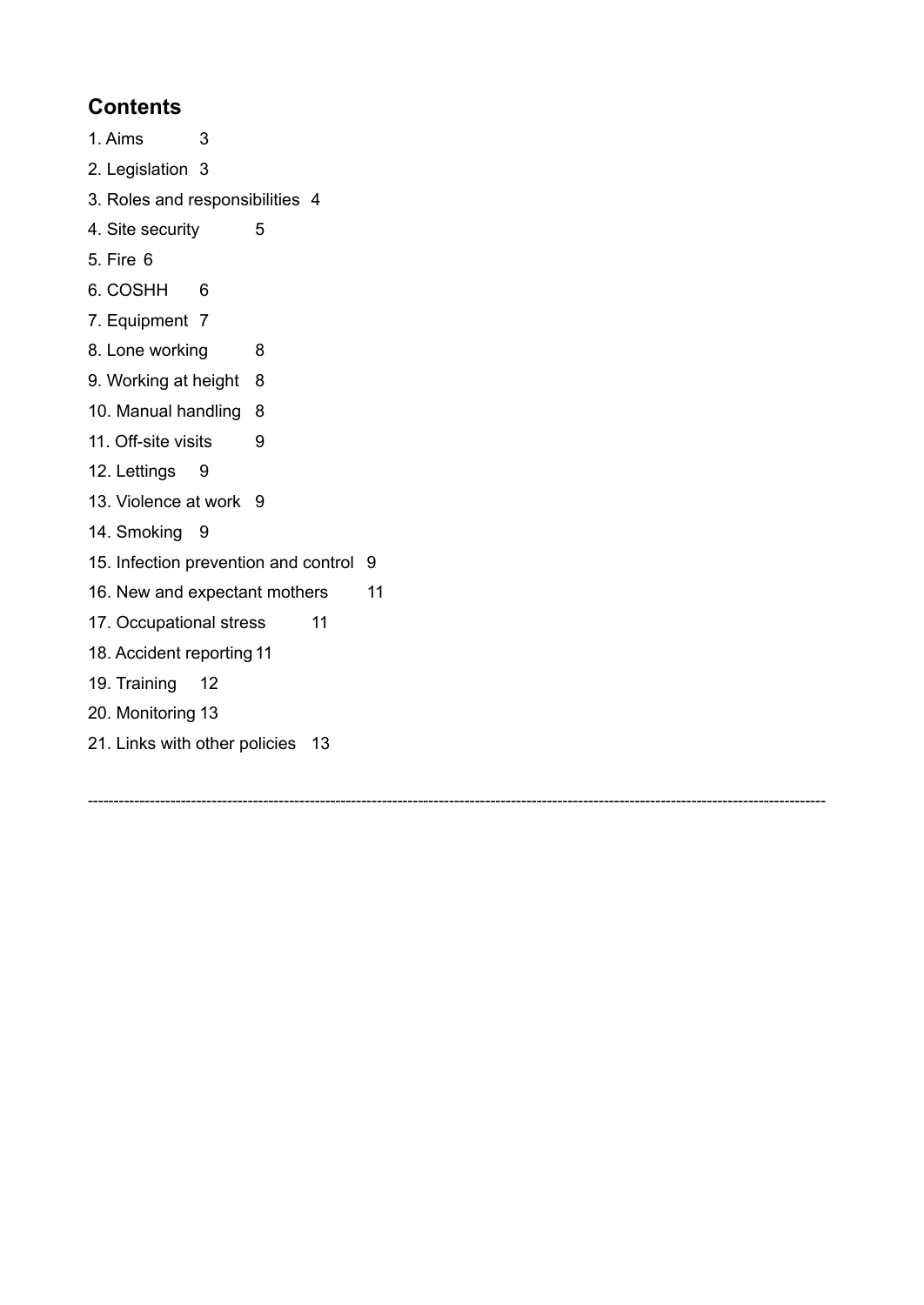# **1. Aims**

Our school aims to:

- Provide and maintain a safe and healthy environment
- Establish and maintain safe working procedures amongst staff, pupils and all visitors to the school site
- Have robust procedures in place in case of emergencies
- <span id="page-2-0"></span>Ensure that the premises and equipment are maintained safely, and are regularly inspected

# **2. Legislation**

This policy is based on advice from the Department for Education on health and safety in [schools](https://www.gov.uk/government/publications/health-and-safety-advice-for-schools) and the following legislation:

- The [Health](http://www.legislation.gov.uk/ukpga/1974/37) and Safety at Work etc. Act 1974, which sets out the general duties employers have towards employees and duties relating to lettings
- The [Management](http://www.legislation.gov.uk/uksi/1992/2051/regulation/3/made) of Health and Safety at Work Regulations 1992, which require employers to make an assessment of the risks to the health and safety of their employees
- The [Management](http://www.legislation.gov.uk/uksi/1999/3242/contents/made) of Health and Safety at Work Regulations 1999, which require employers to carry out risk assessments, make arrangements to implement necessary measures, and arrange for appropriate information and training
- The Control of Substances Hazardous to Health [Regulations](http://www.legislation.gov.uk/uksi/2002/2677/contents/made) 2002, which require employers to control substances that are hazardous to health
- The Reporting of Injuries, Diseases and Dangerous [Occurrences](http://www.legislation.gov.uk/uksi/2013/1471/schedule/1/paragraph/1/made) Regulations (RIDDOR) 2013, which state that some accidents must be reported to the Health and Safety Executive and set out the timeframe for this and how long records of such accidents must be kept
- The Health and Safety (Display Screen Equipment) [Regulations](http://www.legislation.gov.uk/uksi/1992/2792/contents/made) 1992, which require employers to carry out digital screen equipment assessments and states users' entitlement to an eyesight test
- The [Regulatory](http://www.legislation.gov.uk/uksi/2005/1541/part/2/made) Reform (Fire Safety) Order 2005, which requires employers to take general fire precautions to ensure the safety of their staff
- The Work at Height [Regulations](http://www.legislation.gov.uk/uksi/2005/735/contents/made) 2005, which requires employers to protect their staff from falls from height

<span id="page-2-1"></span>The school follows national guidance [published](https://www.gov.uk/government/uploads/system/uploads/attachment_data/file/522337/Guidance_on_infection_control_in_schools.pdf) by Public Health England when responding to infection control issues.

# **3. Roles and responsibilities**

#### 3.1 Headteacher

The headteacher is responsible for health and safety day-to-day. This involves:

- Implementing the health and safety policy
- Ensuring there is enough staff to safely supervise pupils
- Ensuring that the school building and premises are safe and regularly inspected
- Providing adequate training for school staff
- Reporting to the governing board on health and safety matters
- Ensuring appropriate evacuation procedures are in place and regular fire drills are held
- Ensuring that in their absence, health and safety responsibilities are delegated to another member of staff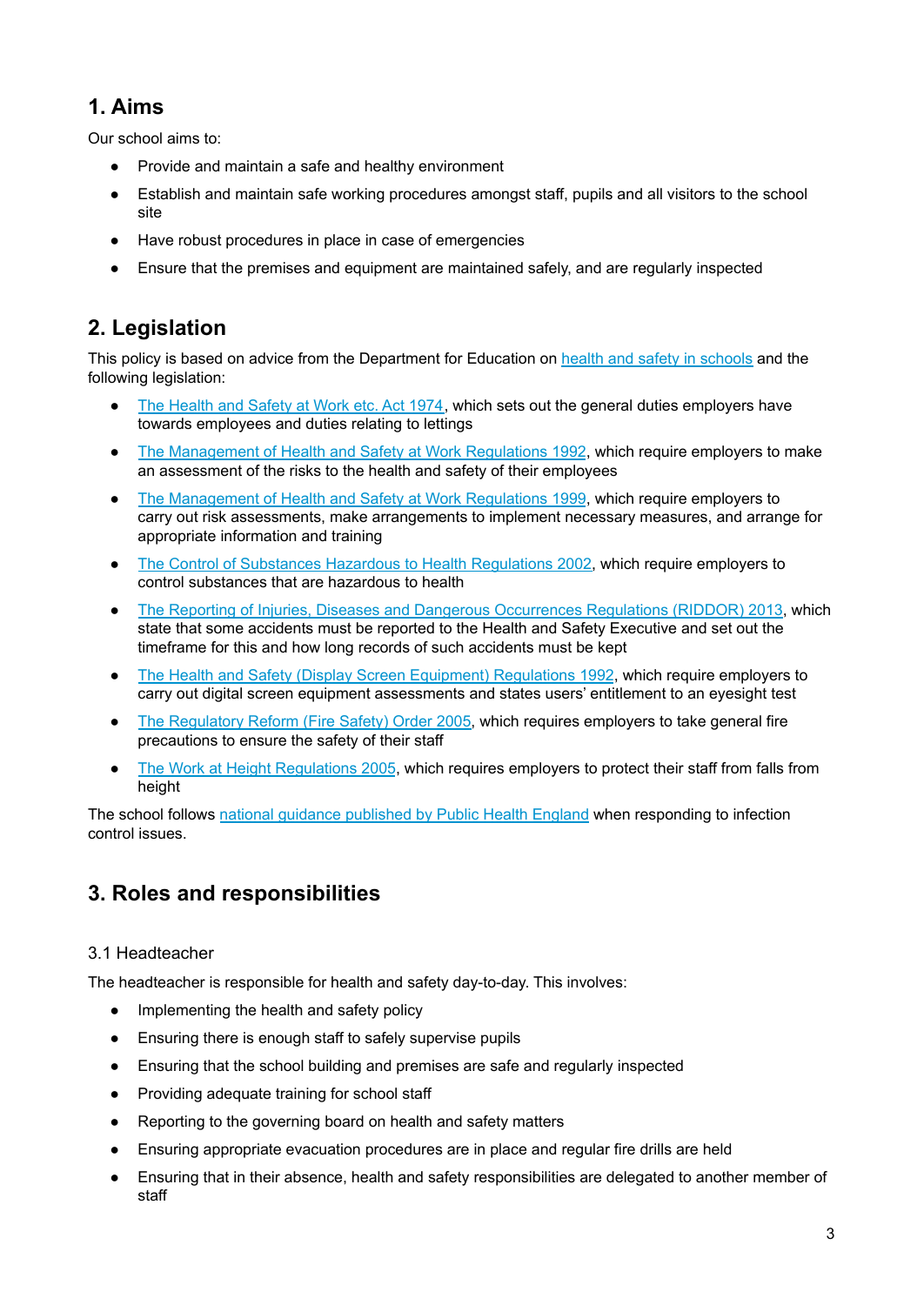Ensuring all risk assessments are completed and reviewed

In the headteacher's absence, David Bromnick assumes the above day-to-day health and safety responsibilities.

#### **3.2 Health and safety lead**

The nominated health and safety lead is David Bromnick

#### **3.3 staff**

School staff have a duty to take care of pupils in the same way that a prudent parent would do so.

Staff will:

- Take reasonable care of their own health and safety and that of others who may be affected by what they do at work
- Co-operate with the school on health and safety matters
- Work in accordance with training and instructions
- Inform the appropriate person of any work situation representing a serious and immediate danger so that remedial action can be taken
- Model safe and hygienic practice for pupils
- Understand emergency evacuation procedures and feel confident in implementing them

#### **3.4 Pupils and carers**

Pupils, parents and carers are responsible for following the school's health and safety advice, on-site and off-site, and for reporting any health and safety incidents to a member of staff.

#### **3.5 Contractors**

<span id="page-3-0"></span>Contractors will agree health and safety practices with The Responsible Individual before starting work. Before work begins the contractor will provide evidence that they have completed an adequate risk assessment of all their planned work.

### **4. Site security**

Jeff Lewis/David Bromnick are responsible for visual inspections of the site, and for the intruder and fire alarm systems.

<span id="page-3-1"></span>Jeff Lewis and Alison Neal are key holders and will respond to an emergency in the school grounds.

### **5. Fire**

Emergency exits, assembly points and assembly point instructions are clearly identified by safety signs and notices. Fire risk assessment of the premises will be reviewed regularly.

Emergency evacuations are practised at least once a term or when new pupils/staff start at Little Acorns.

The fire alarm is a loud beeping.

Fire alarm testing will take place once a week by David Bromnick.

New staff will be trained in fire safety and all staff and pupils will be made aware of any new fire risks.

In the event of a fire:

- The alarm will be raised immediately by whoever discovers the fire and emergency services contacted. Evacuation procedures will also begin immediately
- Fire extinguishers may be used by staff only, and only then if staff are trained in how to operate them and are confident they can use them without putting themselves or others at risk
- Staff and pupils will congregate at the assembly points. These are next to the site office or in the car park if it is not safe near the office.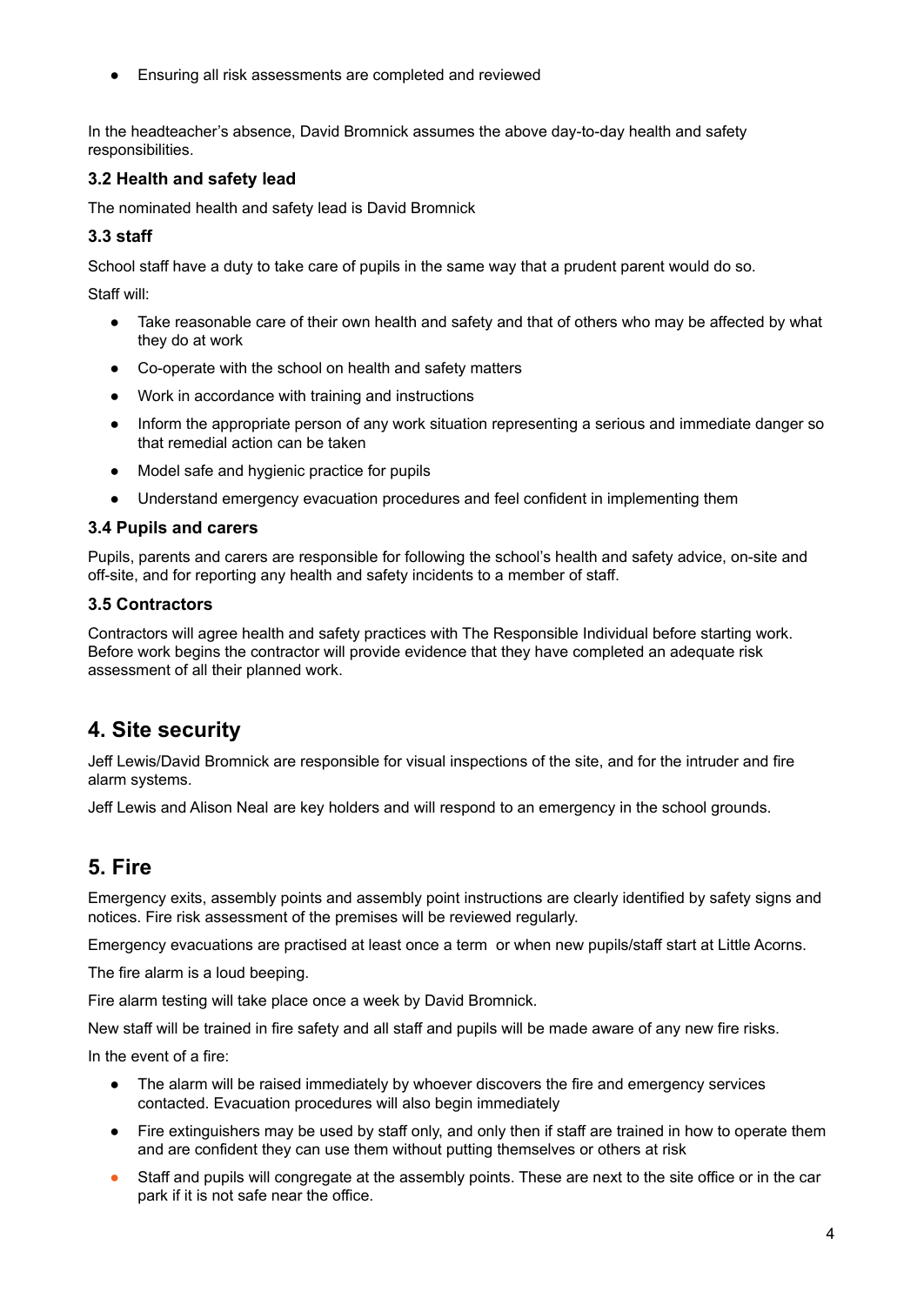- Class teachers/leaders will take a register of pupils, which will then be checked against the attendance register of that day
- The Head teacher will take a register of all staff
- Staff and pupils will remain outside the building until the emergency services say it is safe to re-enter

<span id="page-4-0"></span>The school will have special arrangements in place for the evacuation of people with mobility needs and fire risk assessments will also pay particular attention to those with disabilities.

## **6. COSHH**

Schools are required to control hazardous substances, which can take many forms, including:

- Chemicals
- Products containing chemicals
- Fumes
- Dusts
- Vapours
- Mists
- Gases and asphyxiating gases
- Germs that cause diseases, such as leptospirosis or legionnaires disease

Control of substances hazardous to health (COSHH) risk assessments are completed by Matthew Goldsmith and circulated to all employees who work with hazardous substances. These can all be found in the staff room. Staff will also be provided with protective equipment, where necessary.

Our staff use and store hazardous products in accordance with instructions on the product label. All hazardous products are kept in their original containers, with clear labelling and product information.

All hazardous materials/products are kept in the staff room which is key-code locked and not accessible to any child*.*

<span id="page-4-1"></span>Any hazardous products are disposed of in accordance with specific disposal procedures.

### **7. Equipment**

- All equipment and machinery is maintained in accordance with the manufacturer's instructions. In addition, maintenance schedules outline when extra checks should take place
- When new equipment is purchased, it is checked to ensure that it meets appropriate educational standards
- All equipment is stored in the appropriate storage containers and areas. All containers are labelled with the correct hazard sign and contents

#### **7.1 Electrical equipment**

- All staff are responsible for ensuring that they use and handle electrical equipment sensibly and safely
- Any pupil or volunteer who handles electrical appliances does so under the supervision of the member of staff who so directs them
- Any potential hazards will be reported to Jeff Lewis or Emma Longshaw immediately
- Permanently installed electrical equipment is connected through a dedicated isolator switch and adequately earthed
- Only trained staff members can check plugs
- Where necessary a portable appliance test (PAT) will be carried out by a competent person
- Electrical apparatus and connections will not be touched by wet hands and will only be used in dry conditions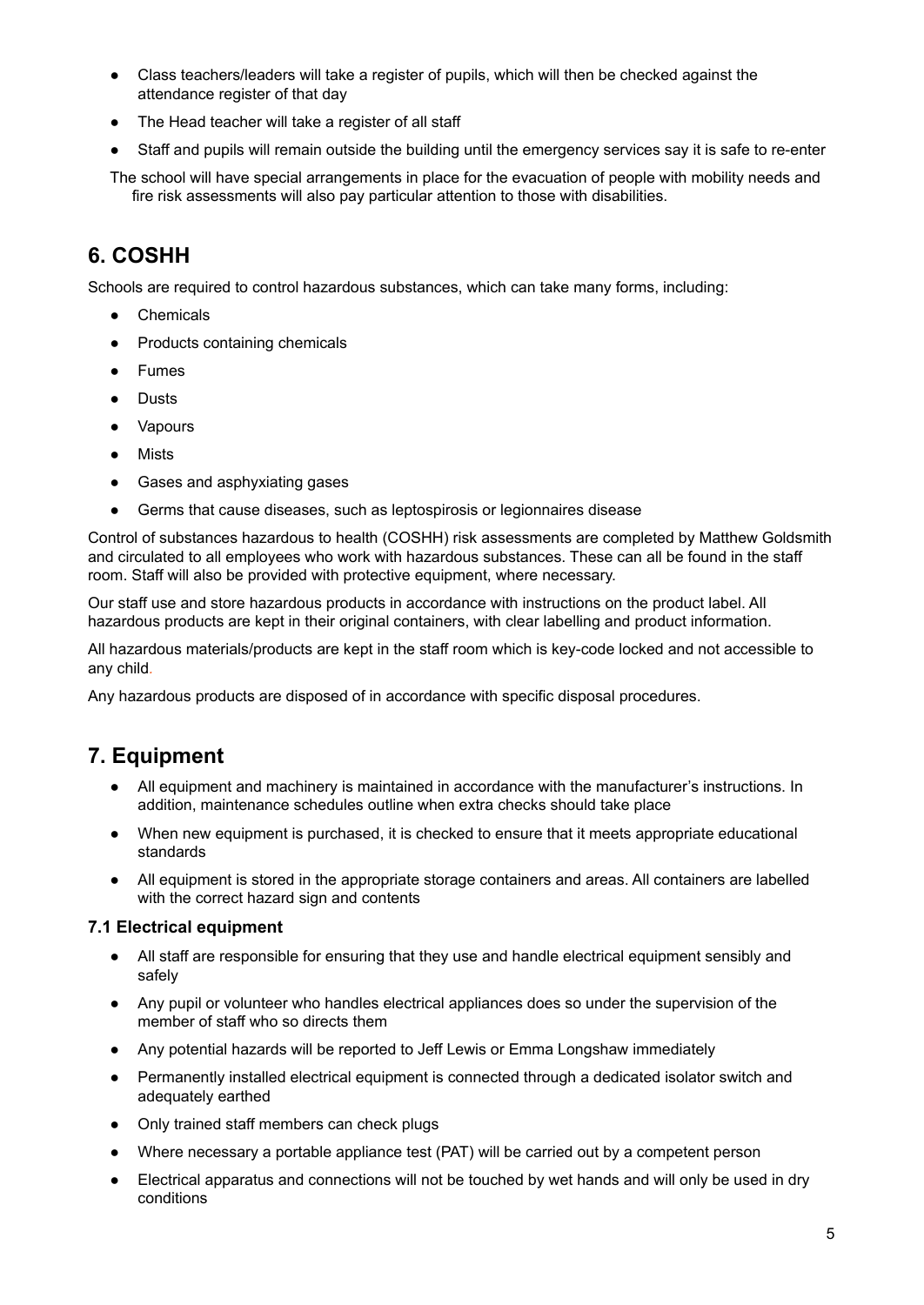Maintenance, repair, installation and disconnection work associated with permanently installed or portable electrical equipment is only carried out by a competent person

#### **7.2 PE equipment**

- Pupils are taught how to carry out and set up PE equipment safely and efficiently. Staff check that equipment is set up safely
- <span id="page-5-0"></span>● Any concerns about the condition of the PE equipment will be reported to PE lead Matthew Goldsmith, or Health and Safety appointed person David Bronmick.

### **8. Lone working**

Lone working may include:

- Working in Willow Classroom
- Site visits
- Weekend workin
- Working early mornings in the care home.
- School trips such as The Sensory Room, Equine.
- Staying late at the end of the day.

Potentially dangerous activities, such as those where there is a risk of falling from height eg putting up displays, will not be undertaken when working alone. If there are any doubts about the task to be performed then the task will be postponed until other staff members are available.

If lone working is to be undertaken, a colleague, friend or family member will be informed about where the member of staff is and when they are likely to return.

The lone worker will ensure that they are medically fit to work alone.

<span id="page-5-1"></span>When lone working off site they are to have their mobile phones charged so they are contactable.

## **9. Working at height**

We will ensure that work is properly planned, supervised and carried out by competent people with the skills, knowledge and experience to do the work.

In addition:

- Jeff Lewis retains ladders for working at height, although a step ladder for display board use can be found in Maple Class cupboard.
- Pupils are prohibited from using ladders
- Staff will wear appropriate footwear and clothing when using ladders
- Contractors are expected to provide their own ladders for working at height
- Before using a ladder, staff are expected to conduct a visual inspection to ensure its safety
- <span id="page-5-2"></span>● Access to high levels, such as roofs, is only permitted by trained persons

### **10. Manual handling**

It is up to individuals to determine whether they are fit to lift or move equipment and furniture. If an individual feels that to lift an item could result in injury or exacerbate an existing condition, they will ask for assistance.

The school will ensure that proper mechanical aids and lifting equipment are available in school, and that staff are trained in how to use them safely.

Staff and pupils are expected to use the following basic manual handling procedure:

Plan the lift and assess the load. If it is awkward or heavy, use a mechanical aid, such as a trolley, or ask another person to help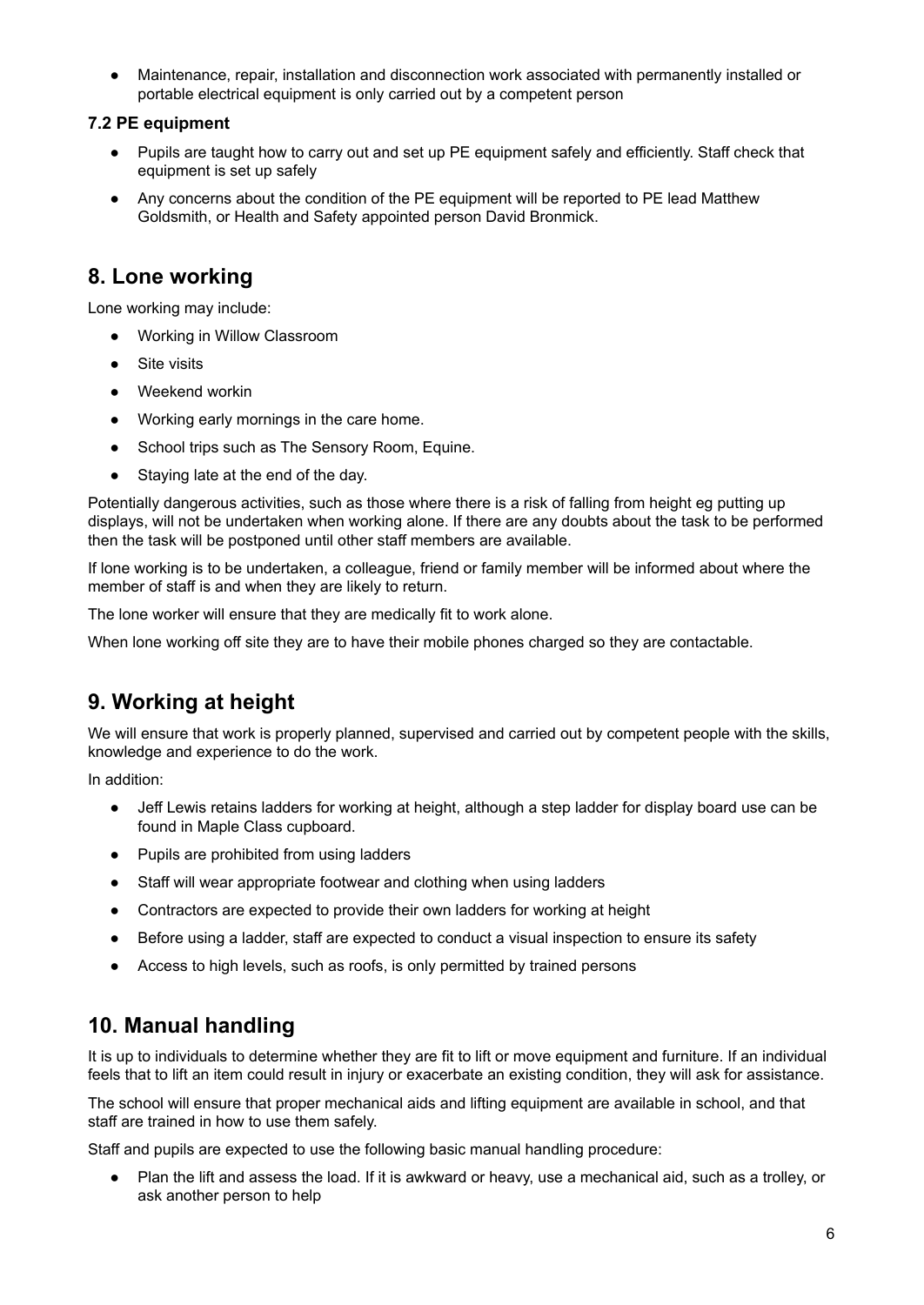- Take the more direct route that is clear from obstruction and is as flat as possible
- Ensure the area where you plan to offload the load is clear
- <span id="page-6-0"></span>When lifting, bend your knees and keep your back straight, feet apart and angled out. Ensure the load is held close to the body and firmly. Lift smoothly and slowly and avoid twisting, stretching and reaching where practicable

# **11. Off-site visits**

When taking pupils off the school premises, we will ensure that:

- Risk assessments will be completed where off-site visits and activities require them
- All off-site visits are appropriately staffed
- Staff will take a mobile phone, a portable first aid kit, information about the specific medical needs of pupils along with the address and details of Little Acorns Therapeutic Community. :
- <span id="page-6-1"></span>● There will always be at least one first aider on school trips and visits

### **13. Violence at work**

We believe that staff should not be in any danger at work, and will not tolerate violent or threatening behaviour towards our staff.

<span id="page-6-2"></span>All staff will report any incidents of aggression or violence (or near misses) directed to themselves to their line manager/headteacher immediately. This applies to violence from pupils, visitors or other staff.

# **14. Smoking**

<span id="page-6-3"></span>Smoking is not permitted anywhere on the school premises.

### **15. Infection prevention and control**

We follow national guidance published by Public Health England (PHE) when responding to infection control issues. We will encourage staff and pupils to follow this good hygiene practice, outlined below, where applicable.

#### **15.1 Handwashing**

- Wash hands with liquid soap and warm water, and dry with paper towels
- Always wash hands after using the toilet, before eating or handling food, and after handling animals
- Cover all cuts and abrasions with waterproof dressings

#### **15.2 Coughing and sneezing**

- Cover mouth and nose with a tissue
- Wash hands after using or disposing of tissues
- Spitting is discouraged

#### **15.3 Personal protective equipment**

- Wear disposable non-powdered vinyl or latex-free CE-marked gloves and disposable plastic aprons where there is a risk of splashing or contamination with blood/body fluids (for example, nappy or pad changing)
- Wear goggles if there is a risk of splashing to the face
- Use the correct personal protective equipment when handling cleaning chemicals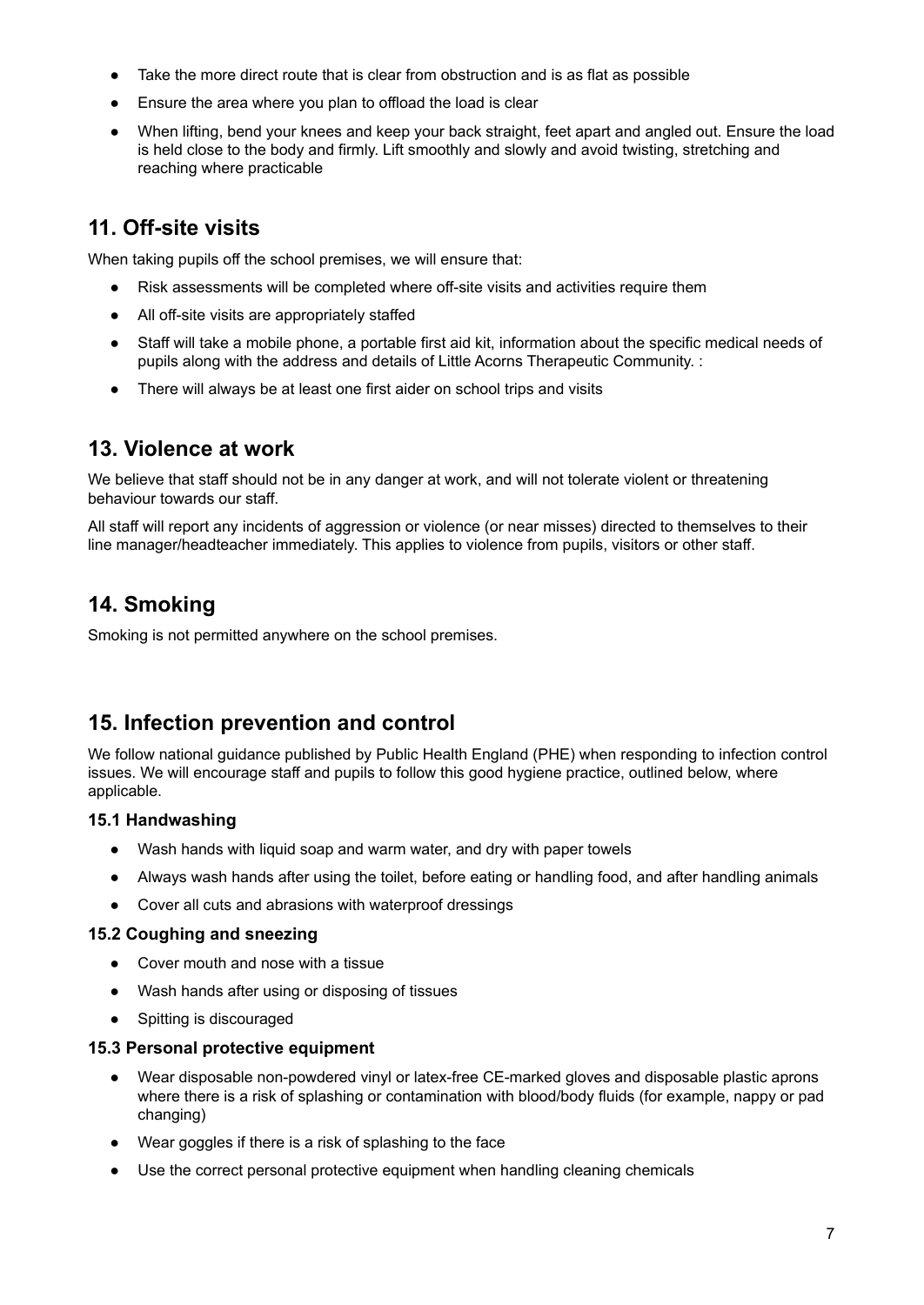#### **15.4 Cleaning of the environment**.

● Clean the environment, including toys and equipment, frequently and thoroughly

#### **15.5 Cleaning of blood and body fluid spillages**

- Clean up all spillages of blood, faeces, saliva, vomit, nasal and eye discharges immediately and wear personal protective equipment
- When spillages occur, clean using a product that combines both a detergent and a disinfectant and use as per manufacturer's instructions. Ensure it is effective against bacteria and viruses and suitable for use on the affected surface
- Never use mops for cleaning up blood and body fluid spillages use disposable paper towels and discard clinical waste as described below
- Make spillage kits available for blood spills

#### **15.6 Laundry**

- All laundry is sent to the Little Acorns Care Home or is sent home to parents for washing and dryingthis is sent over in a plastic bag and gloves are used when handling the laundry at all times.
- **。**

#### **15.7 Clinical waste**

- Always segregate domestic and clinical waste, in accordance with local policy
- Used nappies/pads, gloves, aprons and soiled dressings are stored in correct clinical waste bags.
- Remove clinical waste with a registered waste contractor

#### **15.8 Exclusion periods for infectious diseases**

The school will follow recommended exclusion periods outlined by Public Health England.icy. , found at the back of this policy (Appendix 2)

<span id="page-7-0"></span>In the event of an epidemic/pandemic, we will follow advice from Public Health England about the appropriate course of action.

### **16. New and expectant mothers**

Risk assessments will be carried out whenever any employee or pupil notifies the school that they are pregnant.

Appropriate measures will be put in place to control risks identified. Some specific risks are summarised below:

- Chickenpox can affect the pregnancy if a woman has not already had the infection. Expectant mothers should report exposure to antenatal carer and GP at any stage of exposure. Shingles is caused by the same virus as chickenpox, so anyone who has not had chickenpox is potentially vulnerable to the infection if they have close contact with a case of shingles
- If a pregnant woman comes into contact with measles or German measles (rubella), she should inform her antenatal carer and GP immediately to ensure investigation
- <span id="page-7-1"></span>Slapped cheek disease (parvovirus B19) can occasionally affect an unborn child. If exposed early in pregnancy (before 20 weeks), the pregnant woman should inform her antenatal care and GP as this must be investigated promptly

### **17. Occupational stress**

We are committed to promoting high levels of health and wellbeing and recognise the importance of identifying and reducing workplace stressors through risk assessment.

<span id="page-7-2"></span>Systems are in place within the school for responding to individual concerns and monitoring staff workloads.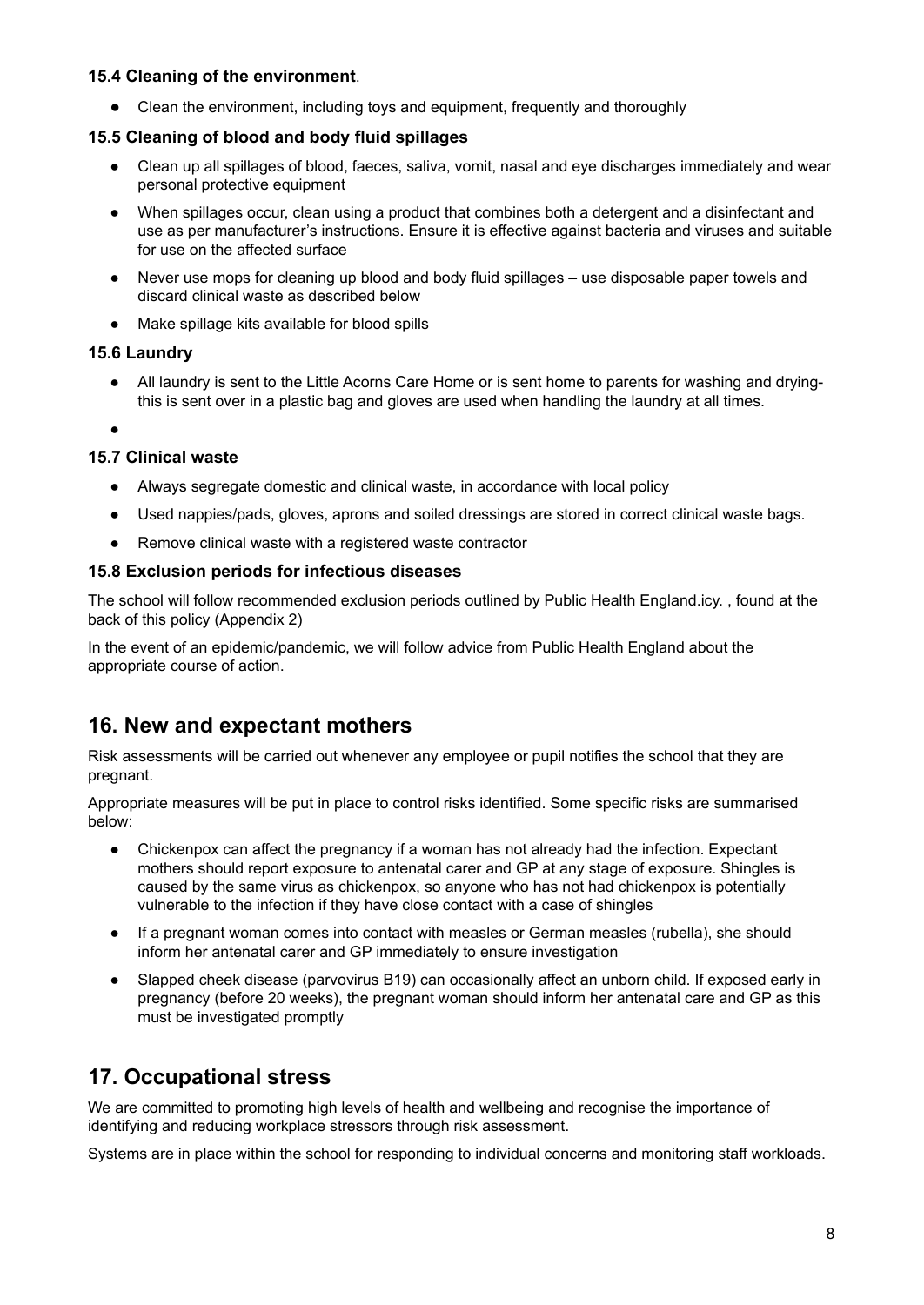# **18. Accident reporting**

#### **18.1 Accident record book**

- An accident form will be completed as soon as possible after the accident occurs by the member of staff or first aider who deals with it.
- As much detail as possible will be supplied when reporting an accident
- Records held in the first aid and accident book will be retained by the school for a minimum of 3 years, in accordance with regulation 25 of the Social Security (Claims and Payments) Regulations 1979, and then securely disposed of

#### **18.2 Reporting to the Health and Safety Executive**

The Responsible Individual will keep a record of any accident which results in a reportable injury, disease, or dangerous occurrence as defined in the RIDDOR 2013 legislation (regulations 4, 5, 6 and 7).

The Responsible Individual will report these to the Health and Safety Executive as soon as is reasonably practicable and in any event within 10 days of the incident.

Reportable injuries, diseases or dangerous occurrences include:

- Death
- Specified injuries. These are:
	- o Fractures, other than to fingers, thumbs and toes
	- o Amputations
	- o Any injury likely to lead to permanent loss of sight or reduction in sight
	- $\circ$  Any crush injury to the head or torso causing damage to the brain or internal organs
	- o Serious burns (including scalding)
	- o Any scalping requiring hospital treatment
	- o Any loss of consciousness caused by head injury or asphyxia
	- $\circ$  Any other injury arising from working in an enclosed space which leads to hypothermia or heat-induced illness, or requires resuscitation or admittance to hospital for more than 24 hours
- Injuries where an employee is away from work or unable to perform their normal work duties for more than 7 consecutive days
- Where an accident leads to someone being taken to hospital
- Where something happens that does not result in an injury, but could have done
- Near-miss events that do not result in an injury, but could have done. Examples of near-miss events relevant to schools include, but are not limited to:
	- o The collapse or failure of load-bearing parts of lifts and lifting equipment
	- $\circ$  The accidental release of a biological agent likely to cause severe human illness
	- $\circ$  The accidental release or escape of any substance that may cause a serious injury or damage to health
	- o An electrical short circuit or overload causing a fire or explosion

Information on how to make a RIDDOR report is available here:

How to make a [RIDDOR](http://www.hse.gov.uk/riddor/report.htm) report, HSE

<span id="page-8-0"></span>http://www.hse.gov.uk/riddor/report.htm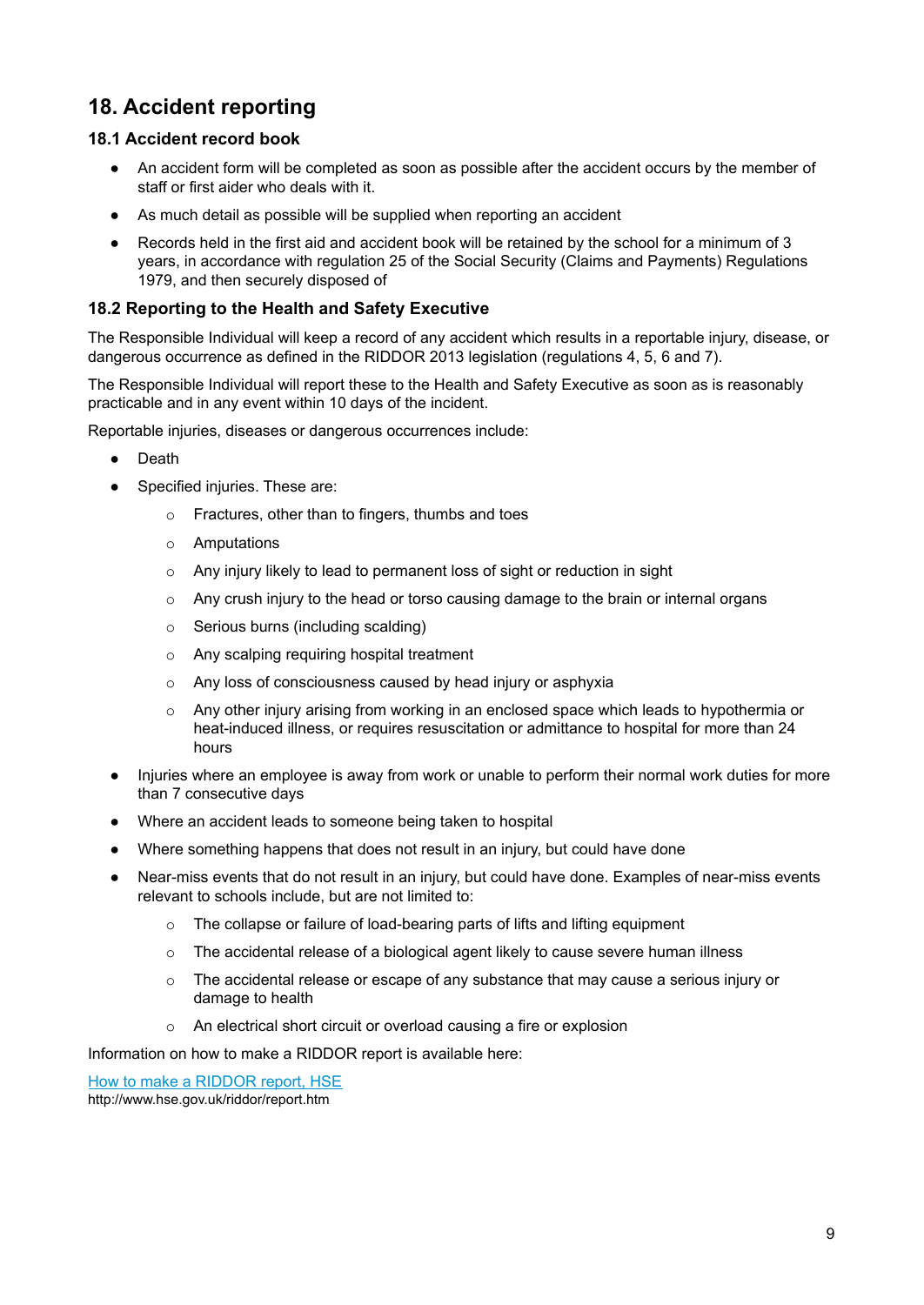# **19. Training**

<span id="page-9-0"></span>Our staff are provided with health and safety training as part of their induction process. This is refreshed every 3 years.

# **20. Monitoring**

<span id="page-9-1"></span>This policy will be reviewed by the Head Teacher Annually.

# **21. Links with other policies**

This health and safety policy links to the following policies:

● First aid

*.*

- Risk assessment
- Supporting pupils with medical conditions
- Accessibility plan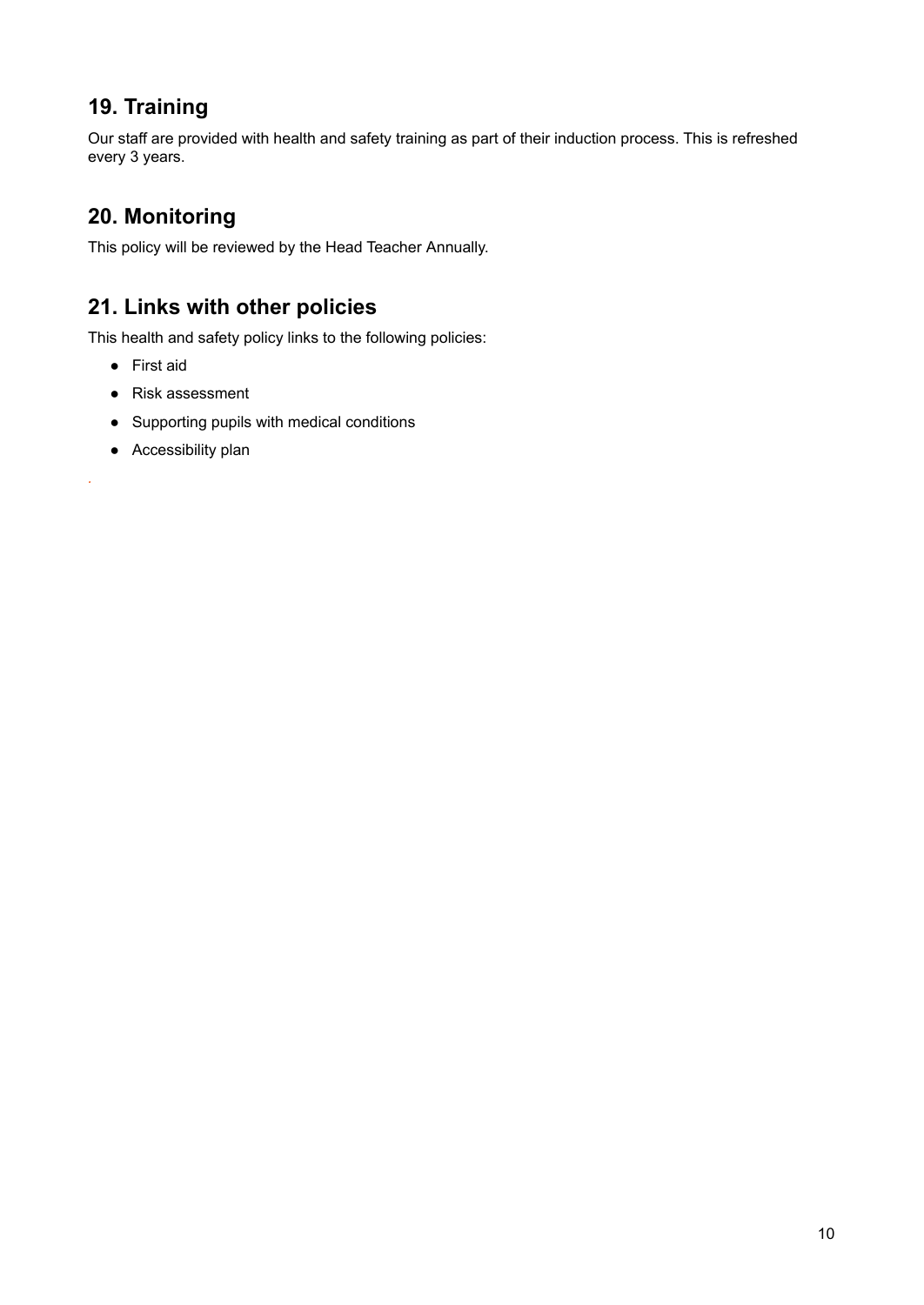# **Appendix 1. Fire safety checklist**

| <b>Issue to check</b>                                                                    | Yes/No |
|------------------------------------------------------------------------------------------|--------|
| Are fire regulations prominently displayed?                                              | Yes    |
| Is fire-fighting equipment, including fire blankets,<br>in place?                        | Yes    |
| Does fire-fighting equipment give details for the<br>type of fire it should be used for? | Yes    |
| Are fire exits clearly labelled?                                                         | Yes    |
| Are fire doors fitted with self-closing mechanisms?                                      |        |
| Are flammable materials stored away from open<br>flames?                                 | Yes    |
| Do all staff and pupils understand what to do in<br>the event of a fire?                 | Yes    |
| Can you easily hear the fire alarm from all areas?                                       | Yes    |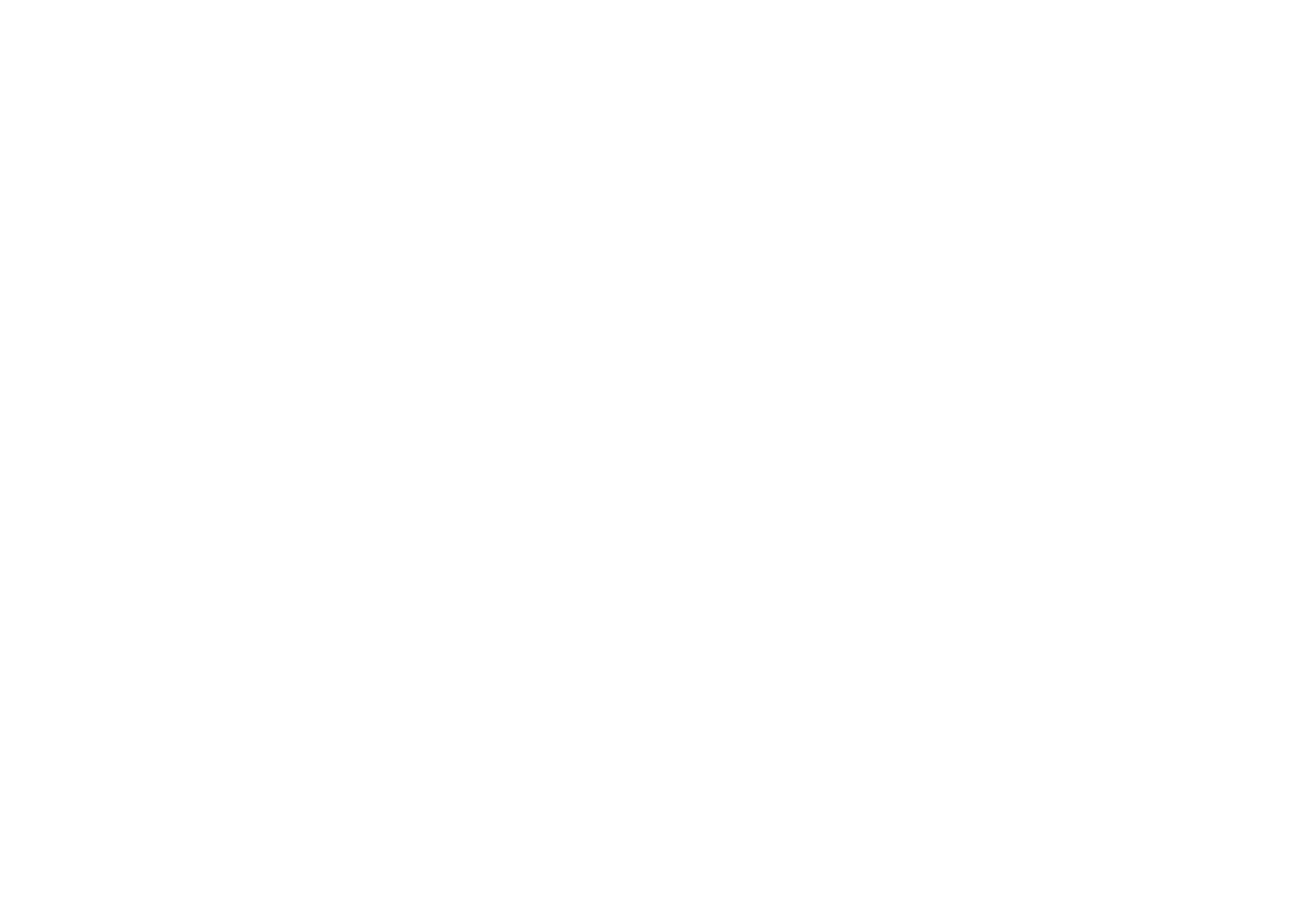### **Appendix 2. Recommended absence period for preventing the spread of infection**

This list of recommended absence periods for preventing the spread of infection is taken from [non-statutory](https://www.gov.uk/government/uploads/system/uploads/attachment_data/file/522337/Guidance_on_infection_control_in_schools.pdf) guidance for schools and other childcare settings from Public Health England (PHE).

#### **Rashes and skin infections**

| Infection or complaint      | Recommended period to be kept away from<br>school or nursery                             | <b>Comments</b>                                                                                                                                                                                                                                                                                                                          |
|-----------------------------|------------------------------------------------------------------------------------------|------------------------------------------------------------------------------------------------------------------------------------------------------------------------------------------------------------------------------------------------------------------------------------------------------------------------------------------|
| Athlete's foot              | None                                                                                     | Athlete's foot is not a serious condition. Treatment is recommended.                                                                                                                                                                                                                                                                     |
| Chickenpox                  | Until all vesicles have crusted over                                                     | Some medical conditions make children vulnerable to infections that<br>would rarely be serious in most children, these include those being<br>treated for leukaemia or other cancers. These children are particularly<br>vulnerable to chickenpox. Chickenpox can also affect pregnancy if a<br>woman has not already had the infection. |
| Cold sores (herpes simplex) | None                                                                                     | Avoid kissing and contact with the sores. Cold sores are generally mild<br>and self-limiting.                                                                                                                                                                                                                                            |
| German measles (rubella)*   | Four days from onset of rash (as per "Green Book")                                       | Preventable by immunisation (MMR x2 doses). If a pregnant woman<br>comes into contact with German measles she should inform her GP and<br>antenatal carer immediately to ensure investigation.                                                                                                                                           |
| Hand, foot and mouth        | None                                                                                     |                                                                                                                                                                                                                                                                                                                                          |
| Impetigo                    | Until lesions are crusted and healed, or 48 hours after<br>starting antibiotic treatment | Antibiotic treatment speeds healing and reduces the infectious period.                                                                                                                                                                                                                                                                   |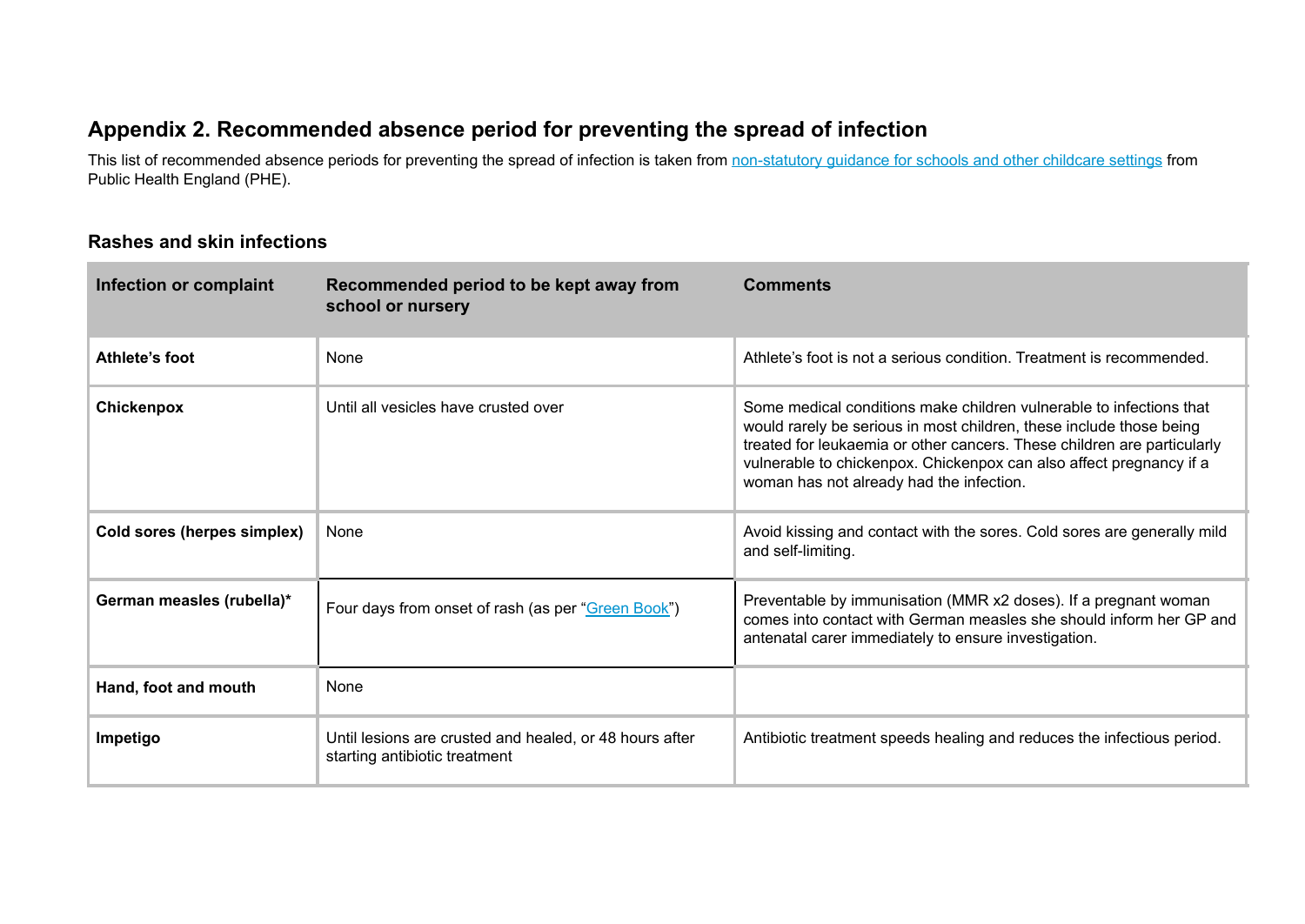| Measles*                                                           | Four days from onset of rash                                                 | Preventable by immunisation (MMR x2 doses). Some medical<br>conditions make children vulnerable to infections that would rarely be<br>serious in most children, these include those being treated for<br>leukaemia or other cancers. These children are particularly vulnerable<br>to measles. Measles during pregnancy can result in early delivery or<br>even loss of the baby. If a pregnant woman is exposed she should<br>immediately inform whoever is giving antenatal care to ensure<br>investigation. |
|--------------------------------------------------------------------|------------------------------------------------------------------------------|----------------------------------------------------------------------------------------------------------------------------------------------------------------------------------------------------------------------------------------------------------------------------------------------------------------------------------------------------------------------------------------------------------------------------------------------------------------------------------------------------------------|
| <b>Molluscum contagiosum</b>                                       | None                                                                         | A self-limiting condition.                                                                                                                                                                                                                                                                                                                                                                                                                                                                                     |
| Ringworm                                                           | Exclusion not usually required                                               | Treatment is required.                                                                                                                                                                                                                                                                                                                                                                                                                                                                                         |
| Roseola (infantum)                                                 | None                                                                         |                                                                                                                                                                                                                                                                                                                                                                                                                                                                                                                |
| <b>Scabies</b>                                                     | Child can return after first treatment                                       | Household and close contacts require treatment.                                                                                                                                                                                                                                                                                                                                                                                                                                                                |
| <b>Scarlet fever*</b>                                              | Child can return 24 hours after starting appropriate<br>antibiotic treatment | Antibiotic treatment is recommended for the affected child.                                                                                                                                                                                                                                                                                                                                                                                                                                                    |
| <b>Slapped cheek</b><br>syndrome/fifth disease<br>(parvovirus B19) | None (once rash has developed)                                               | Some medical conditions make children vulnerable to infections that<br>would rarely be serious in most children, these include those being<br>treated for leukaemia or other cancers. These children are particularly<br>vulnerable to parvovirus B19. Slapped cheek disease (parvovirus B19)<br>can occasionally affect an unborn child. If exposed early in pregnancy<br>(before 20 weeks), inform whoever is giving antenatal care as this must<br>be investigated promptly.                                |
| <b>Shingles</b>                                                    | Exclude only if rash is weeping and cannot be covered                        | Can cause chickenpox in those who are not immune, i.e. have not had<br>chickenpox. It is spread by very close contact and touch. If further<br>information is required, contact your local PHE centre. Some medical<br>conditions make children vulnerable to infections that would rarely be<br>serious in most children, these include those being treated for                                                                                                                                               |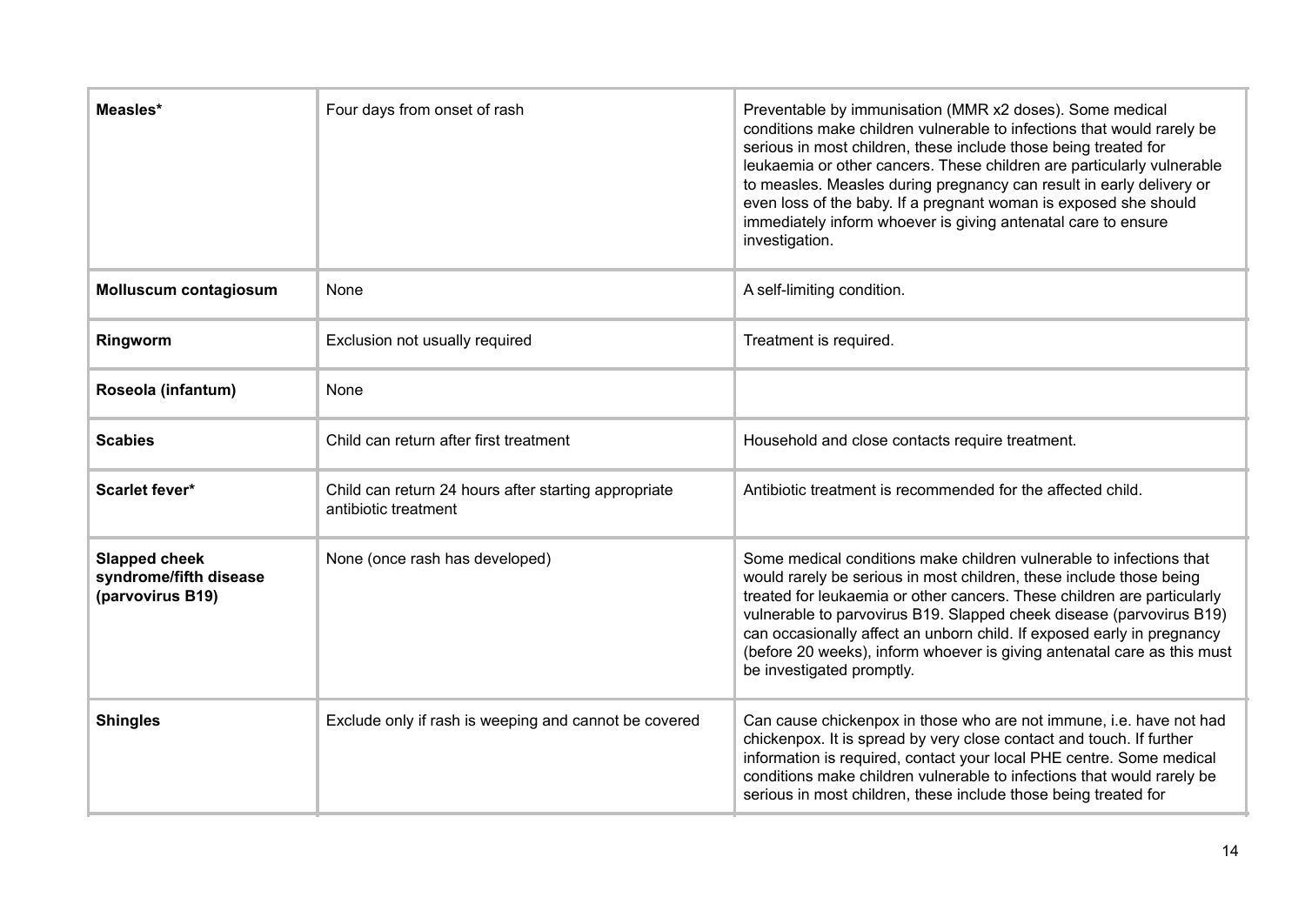|                    |      | leukaemia or other cancers. These children are particularly vulnerable<br>to shingles. Shingles can also affect pregnancy if a woman has not<br>already had chickenpox. |
|--------------------|------|-------------------------------------------------------------------------------------------------------------------------------------------------------------------------|
| Warts and verrucae | None | Verrucae should be covered in swimming pools, gymnasiums and<br>changing rooms.                                                                                         |

# **Diarrhoea and vomiting illness**

| Infection or complaint                                                                      | Recommended period to be kept away from<br>school or nursery                                                                                                     | <b>Comments</b>                                                                                                                                                                                                                                                                                                                                                                                               |
|---------------------------------------------------------------------------------------------|------------------------------------------------------------------------------------------------------------------------------------------------------------------|---------------------------------------------------------------------------------------------------------------------------------------------------------------------------------------------------------------------------------------------------------------------------------------------------------------------------------------------------------------------------------------------------------------|
| Diarrhoea and/or vomiting                                                                   | 48 hours from last episode of diarrhoea or vomiting                                                                                                              |                                                                                                                                                                                                                                                                                                                                                                                                               |
| E. coli 0157 VTEC<br>Typhoid* [and paratyphoid*]<br>(enteric fever) Shigella<br>(dysentery) | Should be excluded for 48 hours from the last episode of<br>diarrhoea. Further exclusion may be required for some<br>children until they are no longer excreting | Further exclusion is required for children aged 5 years or younger and<br>those who have difficulty in adhering to hygiene practices. Children in<br>these categories should be excluded until there is evidence of<br>microbiological clearance. This guidance may also apply to some<br>contacts who may also require microbiological clearance. Please<br>consult your local PHE centre for further advice |
| <b>Cryptosporidiosis</b>                                                                    | Exclude for 48 hours from the last episode of diarrhoea                                                                                                          | Exclusion from swimming is advisable for two weeks after the diarrhoea<br>has settled                                                                                                                                                                                                                                                                                                                         |

### **Respiratory infections**

| <b>Comments</b> |
|-----------------|
|-----------------|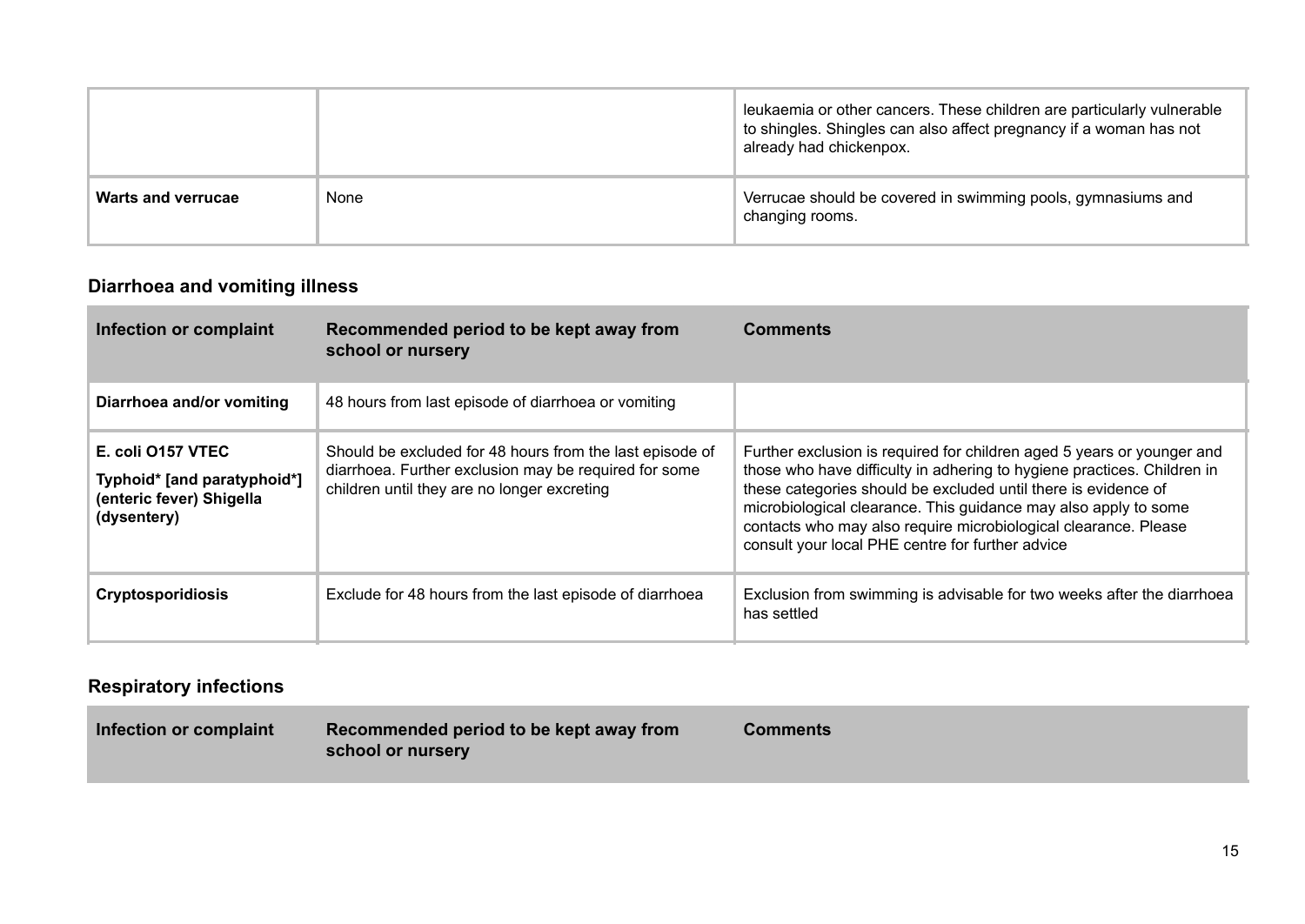| Flu (influenza) | Until recovered                                                                                              | Some medical conditions make children vulnerable to infections that<br>would rarely be serious in most children, these include those being<br>treated for leukaemia or other cancers. It may be advisable for these<br>children to have additional immunisations, for example pneumococcal<br>and influenza. |
|-----------------|--------------------------------------------------------------------------------------------------------------|--------------------------------------------------------------------------------------------------------------------------------------------------------------------------------------------------------------------------------------------------------------------------------------------------------------|
| Tuberculosis*   | Always consult your local PHE centre                                                                         | Some medical conditions make children vulnerable to infections that<br>would rarely be serious in most children, these include those being<br>treated for leukaemia or other cancers. It may be advisable for these<br>children to have additional immunisations, for example pneumococcal<br>and influenza. |
| Whooping cough* | Five days from starting antibiotic treatment, or 21 days<br>from onset of illness if no antibiotic treatment | Preventable by vaccination. After treatment, non-infectious coughing<br>may continue for many weeks. Your local PHE centre will organise any<br>contact tracing necessary.                                                                                                                                   |

### **Other infections**

| Infection or complaint | Recommended period to be kept away from<br>school or nursery | <b>Comments</b>                                                                                                                                                                         |
|------------------------|--------------------------------------------------------------|-----------------------------------------------------------------------------------------------------------------------------------------------------------------------------------------|
| Conjunctivitis         | None                                                         | If an outbreak/cluster occurs, consult your local PHE centre.                                                                                                                           |
| Diphtheria*            | Exclusion is essential. Always consult with your local HPT   | Family contacts must be excluded until cleared to return by your local<br>PHE centre. Preventable by vaccination. Your local PHE centre will<br>organise any contact tracing necessary. |
| <b>Glandular fever</b> | None                                                         |                                                                                                                                                                                         |
| <b>Head lice</b>       | None                                                         | Treatment is recommended only in cases where live lice have been<br>seen.                                                                                                               |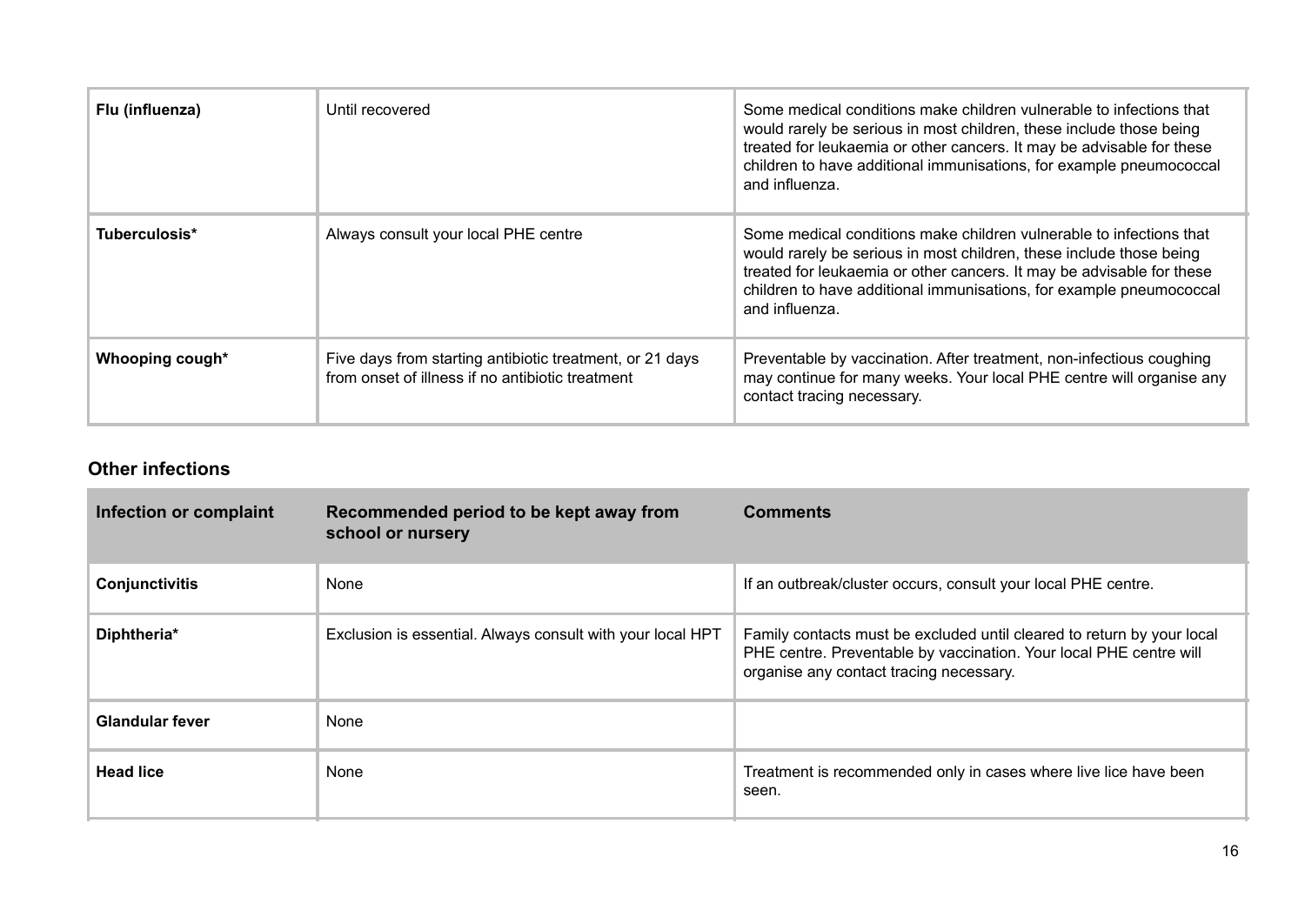| <b>Hepatitis A*</b>                        | Exclude until seven days after onset of jaundice (or seven<br>days after symptom onset if no jaundice) | In an outbreak of hepatitis A, your local PHE centre will advise on<br>control measures.                                                                                                                                                                                                                                                                                                                                                                                                                                                                                                                                                        |
|--------------------------------------------|--------------------------------------------------------------------------------------------------------|-------------------------------------------------------------------------------------------------------------------------------------------------------------------------------------------------------------------------------------------------------------------------------------------------------------------------------------------------------------------------------------------------------------------------------------------------------------------------------------------------------------------------------------------------------------------------------------------------------------------------------------------------|
| Hepatitis B*, C*, HIV/AIDS                 | None                                                                                                   | Hepatitis B and C and HIV are bloodborne viruses that are not<br>infectious through casual contact. All spillages of blood should be<br>cleaned up immediately (always wear PPE). When spillages occur,<br>clean using a product that combines both a detergent and a<br>disinfectant. Use as per manufacturer's instructions and ensure it is<br>effective against bacteria and viruses and suitable for use on the<br>affected surface. Never use mops for cleaning up blood and body fluid<br>spillages - use disposable paper towels and discard clinical waste as<br>described below. A spillage kit should be available for blood spills. |
| Meningococcal meningitis*/<br>septicaemia* | Until recovered                                                                                        | Meningitis C is preventable by vaccination There is no reason to<br>exclude siblings or other close contacts of a case. In case of an<br>outbreak, it may be necessary to provide antibiotics with or without<br>meningococcal vaccination to close school contacts. Your local PHE<br>centre will advise on any action is needed.                                                                                                                                                                                                                                                                                                              |
| Meningitis* due to other<br>bacteria       | Until recovered                                                                                        | Hib and pneumococcal meningitis are preventable by vaccination. There<br>is no reason to exclude siblings or other close contacts of a case. Your<br>local PHE centre will give advice on any action needed.                                                                                                                                                                                                                                                                                                                                                                                                                                    |
| Meningitis viral*                          | None                                                                                                   | Milder illness. There is no reason to exclude siblings and other close<br>contacts of a case. Contact tracing is not required.                                                                                                                                                                                                                                                                                                                                                                                                                                                                                                                  |
| <b>MRSA</b>                                | None                                                                                                   | Good hygiene, in particular handwashing and environmental cleaning,<br>are important to minimise any danger of spread. If further information is<br>required, contact your local PHE centre.                                                                                                                                                                                                                                                                                                                                                                                                                                                    |
| Mumps*                                     | Exclude child for five days after onset of swelling                                                    | Preventable by vaccination                                                                                                                                                                                                                                                                                                                                                                                                                                                                                                                                                                                                                      |
| <b>Threadworms</b>                         | None                                                                                                   | Treatment is recommended for the child and household contacts.                                                                                                                                                                                                                                                                                                                                                                                                                                                                                                                                                                                  |